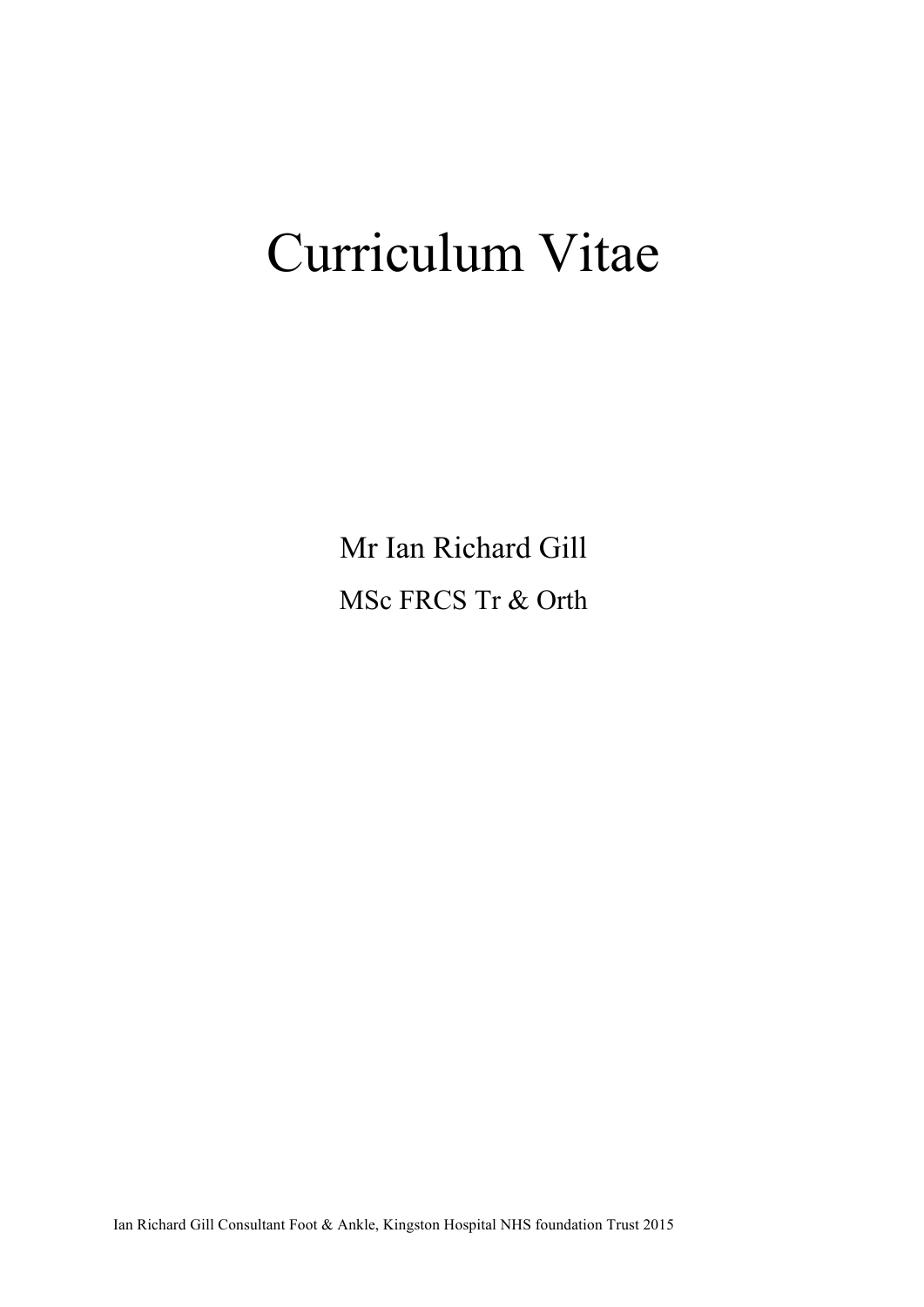# **Qualifications**

| 2013 | Specialist Register Trauma & Orthopaedics |
|------|-------------------------------------------|
| 2010 | FRCS (Trauma & Orthopaedics)              |
| 2008 | MSc Trauma Surgery, University of Wales   |
| 2002 | <b>MRCS</b> England                       |
| 1999 | MB BS London                              |
| 1994 | A Level's in Chemistry, Physics, Maths.   |
|      |                                           |

# **Education**

| $1994 - 1999$ | St George's Hospital Medical School, London |  |
|---------------|---------------------------------------------|--|
|               |                                             |  |

# Consultant Post

| Title                      | Location              | <b>Duration</b>     | <b>Speciality</b> |
|----------------------------|-----------------------|---------------------|-------------------|
| Consultant Trauma &        | Kingston Hospital NHS | March 2014- onwards | Foot and Ankle    |
| <b>Orthopaedic Surgeon</b> | Trust                 |                     | Surgery           |
| <b>Locum Consultant</b>    | Kingston Hospital NHS | July $2013 -$       | Foot and Ankle    |
| Trauma &                   | Trust                 | March 2014          | Surgery           |
| <b>Orthopaedic Surgeon</b> |                       |                     |                   |

# Fellowship Training

| Title                          | Location         | <b>Surgeons</b> | <b>Speciality</b>   |
|--------------------------------|------------------|-----------------|---------------------|
| <b>Foot &amp; Ankle Fellow</b> | Prince of Wales  | $Dr D L$ unz    | Foot and Ankle      |
|                                | Hospital Sydney  | Dr J Negrine    | Surgery             |
| <b>Trauma Fellow</b>           | Groote-Schuur &  | Dr B Bernstien  | Trauma              |
|                                | Vincent Pallotti |                 | Pelvic & Acetabulum |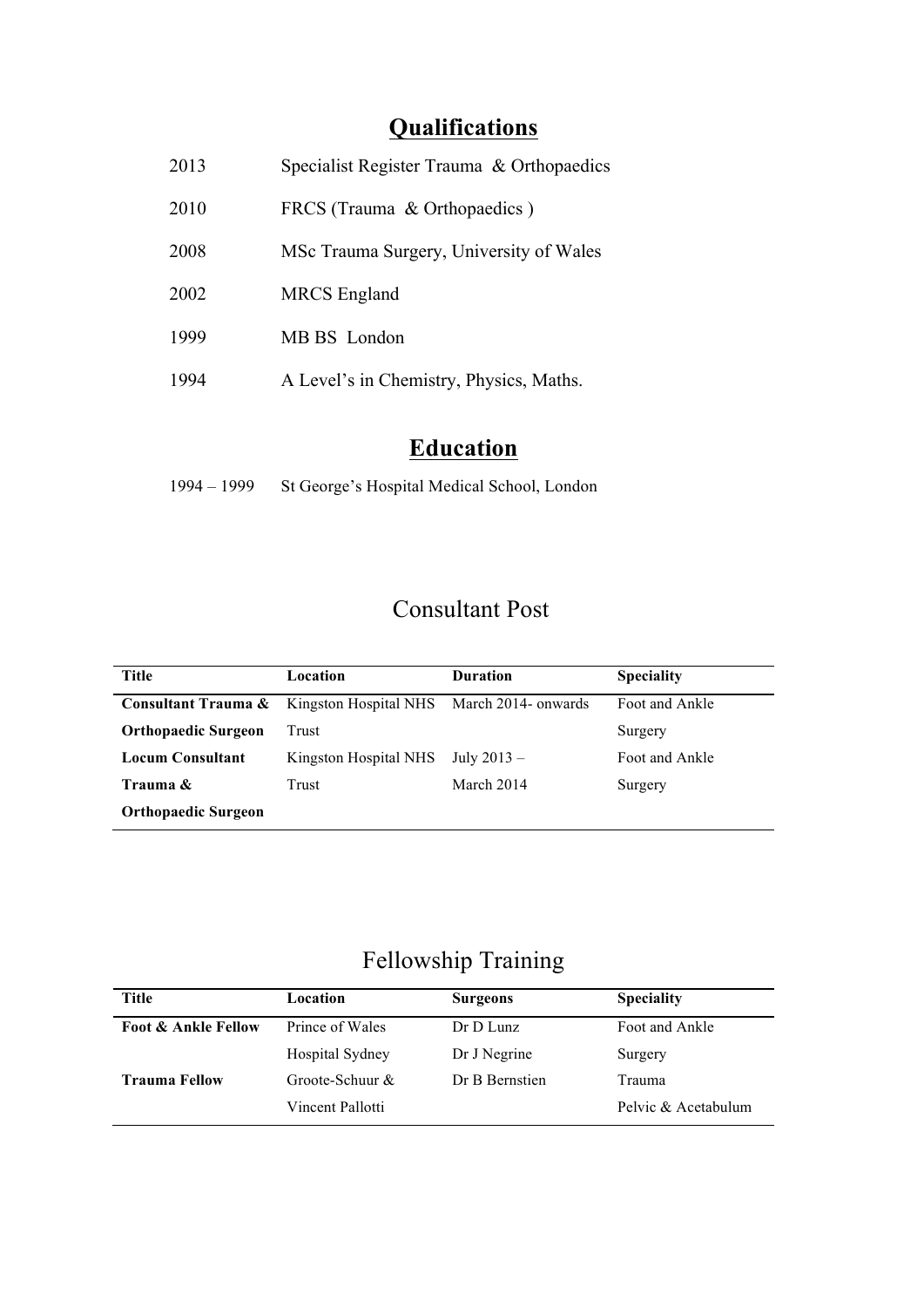# SpR Training Rotation SWT region

| Year | Date                               | Location                                                     | <b>Surgeons &amp; Specialty</b>             |
|------|------------------------------------|--------------------------------------------------------------|---------------------------------------------|
| 6    | <b>Kingston NHS</b><br>trust       |                                                              | Mr P Ramesh Foot and Ankle Surgery          |
|      | <b>ASPH NHS Trust</b><br>Chertsey  | Mr K Newman Trauma                                           | Mr C Busch & Mr J Monk Arthroplasty         |
|      | Prince of Wales<br>Hospital Sydney | Dr D Lunz & Dr J Negrine                                     |                                             |
|      |                                    | <b>Foot And Ankle Surgery</b>                                |                                             |
|      | <b>RSCH NHS Trust</b><br>Guildford | Mr M Solan & Mr P Halliwell<br><b>Foot And Ankle Surgery</b> |                                             |
|      | Groote-Schuur<br>Capetown SA       | <b>Trauma</b> Dr B Bernstien                                 |                                             |
| 5    | <b>Frimley Park</b>                |                                                              | Mr A Sakellariou & Mr A Wee Foot And Ankle  |
|      | <b>NHS Trust</b><br>Frimley        | <b>Surgery</b>                                               | Mr J Pike Shoulder, Spine, Hip arthroplasty |
| 4    | St George's                        |                                                              | Mr A Day Pelvic & Acetabulum and Lower Limb |
|      | <b>NHS Trust</b><br>Tooting        | Trauma.                                                      | Ms K Daly and Mr N Mohan Paedicatric        |
| 3    | <b>BSUH NHS Trust</b>              |                                                              | Mr D Redfern, & Mr S Bendall Foot And Ankle |
|      | Brighton                           | Surgery.<br>Mr D Ricketts Upperlimb                          |                                             |
|      |                                    | Mr S Chauhan and Knee                                        |                                             |
| 2    | <b>ASPH NHS Trust</b><br>Chertsey  | Mr K Newman Trauma                                           | Mr A Hassan, Mr C Busch Arthroplasty        |
|      |                                    |                                                              |                                             |
| 1    | Mayday University                  |                                                              | Mr V Naidu Foot And Ankle Surgery           |
|      | Hospital                           | Mr A Iossifidis Upper Limb                                   |                                             |
| LAT  | St Mary's NHS                      | Mr M Akmal Spinal Surgery                                    |                                             |
|      | Trust, London                      |                                                              |                                             |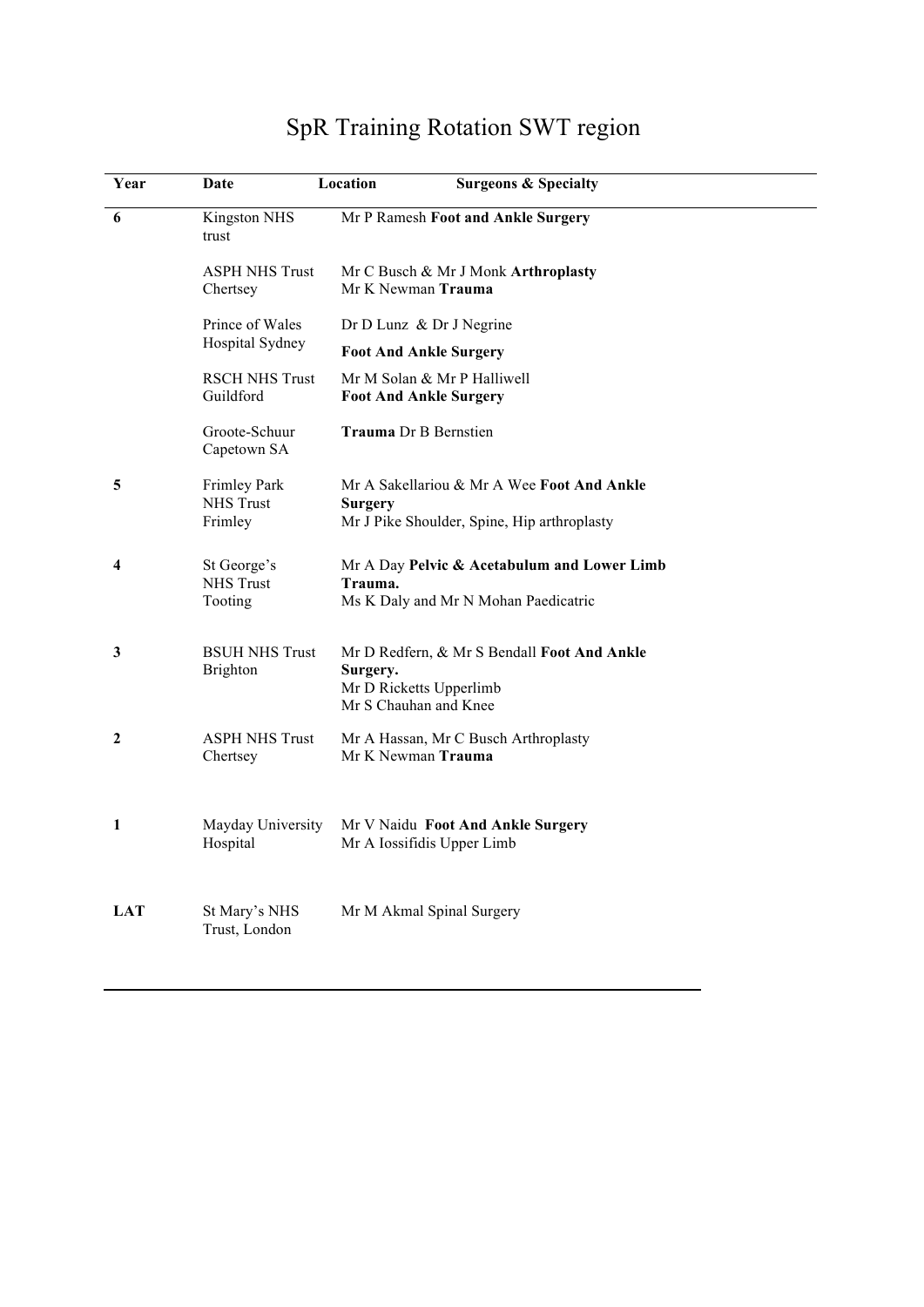# Further Experience

| Grade           | Location<br>Date  | <b>Surgeons &amp; Specialty</b>               |
|-----------------|-------------------|-----------------------------------------------|
| <b>Fellow</b>   | Mayday University | Mr G Marsh Research Fellow                    |
|                 | Hospital          |                                               |
| Registrar       | Mayday University | Mr G Howell Primary & Revision Arthroplasty   |
|                 | Hospital          |                                               |
| <b>Senior</b>   | Mayday University | Mr L Zolczer Paediatric Orthopaedics          |
| <b>SHO</b>      | Hospital          |                                               |
| <b>SHO</b>      | Kingston General  | Mr D Ward Primary & Revision Arthroplasty     |
|                 | Hospital          |                                               |
| Registrar       | Epsom General     | Mr S Pappasavvas, Dr H Clarke Accident and    |
|                 | Hospital          | Emergency                                     |
| <b>Clinical</b> | St George's       | Dr P Newman, Dr M Grounds Intensive Care Unit |
| <b>Fellow</b>   | Hospital          |                                               |
| Registrar       | Epsom General     | Mr S Pappasavvas, Dr H Clarke Accident and    |
|                 | Hospital          | Emergency                                     |

# Basic Surgical Training Rotation

| <b>SHO</b>      | <b>Dates</b> | Location                | <b>Surgeons &amp; Specialty</b>         |
|-----------------|--------------|-------------------------|-----------------------------------------|
|                 |              |                         |                                         |
| 4 <sup>th</sup> | Aug 2002-    | Epsom General Hospital. | Mr S Pappasayyas Accident and Emergency |
|                 | Feb 2002     |                         |                                         |
| 3 <sup>rd</sup> | Feb 2002-    | Epsom General Hospital. | Mr P Toomey, General Surgery            |
|                 | Aug 2001     |                         |                                         |
| 2 <sup>nd</sup> | Aug 2001-    | Epsom General Hospital. | Mr Charig, Mr Bailey, Mr Walker Urology |
|                 | Feb 2001     |                         |                                         |
| 1 <sup>st</sup> | Feb 2001-    | Epsom General Hospital. | Mr A Cobb Arthroplasty. Mr Cheong–Leen  |
|                 | Aug 2000     |                         | Paediatric & Spinal.                    |
|                 |              |                         |                                         |

## House Officer Posts

| <b>PRHO</b>     | <b>Dates</b>          | Location                             | <b>Surgeons &amp; Specialty</b>                        |
|-----------------|-----------------------|--------------------------------------|--------------------------------------------------------|
| 2 <sup>nd</sup> | Aug 2000-             | St Helier Hospital,                  | Mr M Churchill Orthopaedics & Trauma                   |
|                 | Feb 2000              | Sutton                               | Mr Nehra, Mr Nash General Surgery                      |
| 1 <sup>st</sup> | Feb 2000-<br>Aug 1999 | King Edward VII<br>Hospital Midhurst | Dr Hopkirk, Dr Brownlee Respiratory $\&$<br>Cardiology |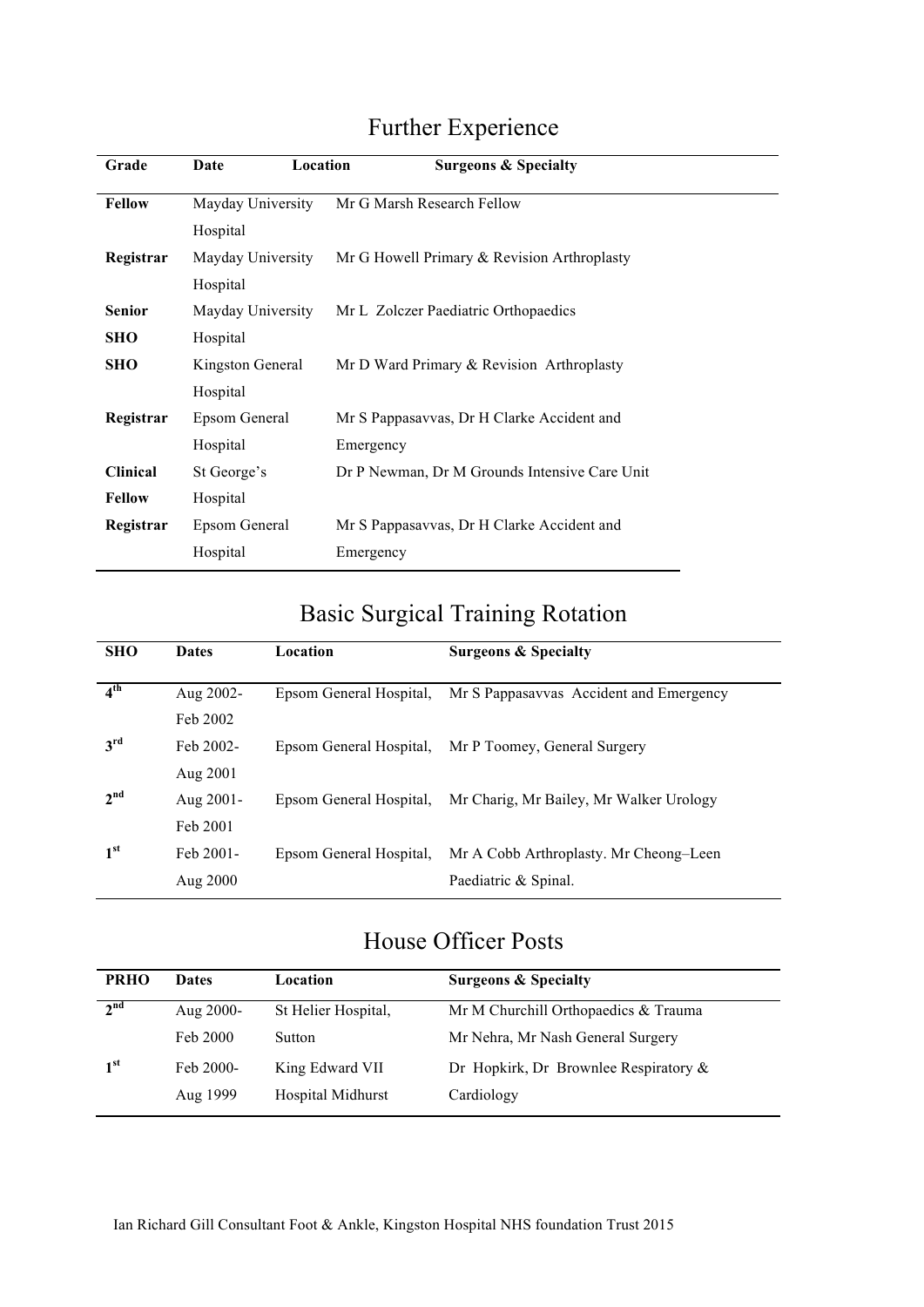#### **Publications**

#### **Peer Reviewed Papers**

- 1. Flexor digitorum longus tendon harvest length utilising a limited operative exposure: a cadaveric study. D Park, I Gill & M Solan. **Foot and Ankle surgery** 19(2013)53-55. **PMID: 23337278**
- 2. Ten year results of the collum femoris preserving total hip replacement: a prospective cohort study of seventy five patients. J Hutt, Z Harb, I Gill, F Kashif, J Miller & M Dodd. **International Orthopaedics.** DOI 10.1007/s00264-013-2212-y. **PMID: 24323351**
- 3. The Two Pin Arthrodesis technique for Proximal Interphalangeal Joint fusion. V Naidu, I Gill, P Lakkireddi, H Ahmed. DOI 10.1007/s00590-010-0607-7 ISSN 163-8065 (print) 1432-1068(online**). EJOST ,** Volume 20, Issue 7 (2010), Page 557.
- 4. Is periarticular multimodal drug infiltration in knee arthroplasty safe when used in conjunction with autologous retransfusion drainage systems? Gill I, Gallagher K, and Busch C. **Ann R Coll Surg Engl** 2010;92:335-337. Doi10.1308/003588410X12628812459733. **PMID: 20501020**
- 5. Out patient experience in ST3's is it enough? Gill I, Raju K and D Ricketts. **Bulletin R Coll of Surg England**, Volume 92, Number 9, October 2010 , pp. 1-3(3). **DOI:** 10.1308/147363510X527394
- **6.** Medium term follow-up of the Pipino Collum Femoris preserving total hip arthroplasty. .I Gill, K Gill, N Jayasekera and AJ Miller. **Hip International** 2008;18:75-80. **PMID: 18645979**

#### **Case Reports**

- 1. Impacted paediatric clavicle fracture associated with acute brachial plexus injury and subclavian artery compression. I Gill, J Quayle & M Fox. **Annals RCS** doi10.1308/003588413x13511609955256. **PMID: 23484977**
- 2. An unusual cause for a peripheral nerve palsy. Mckay G, Gill I & Chauhan S. **JBJS Br 2010**; 92-B:713-715. doi:10.1302/0301-620X.92B5.223345 **PMID: 20436011**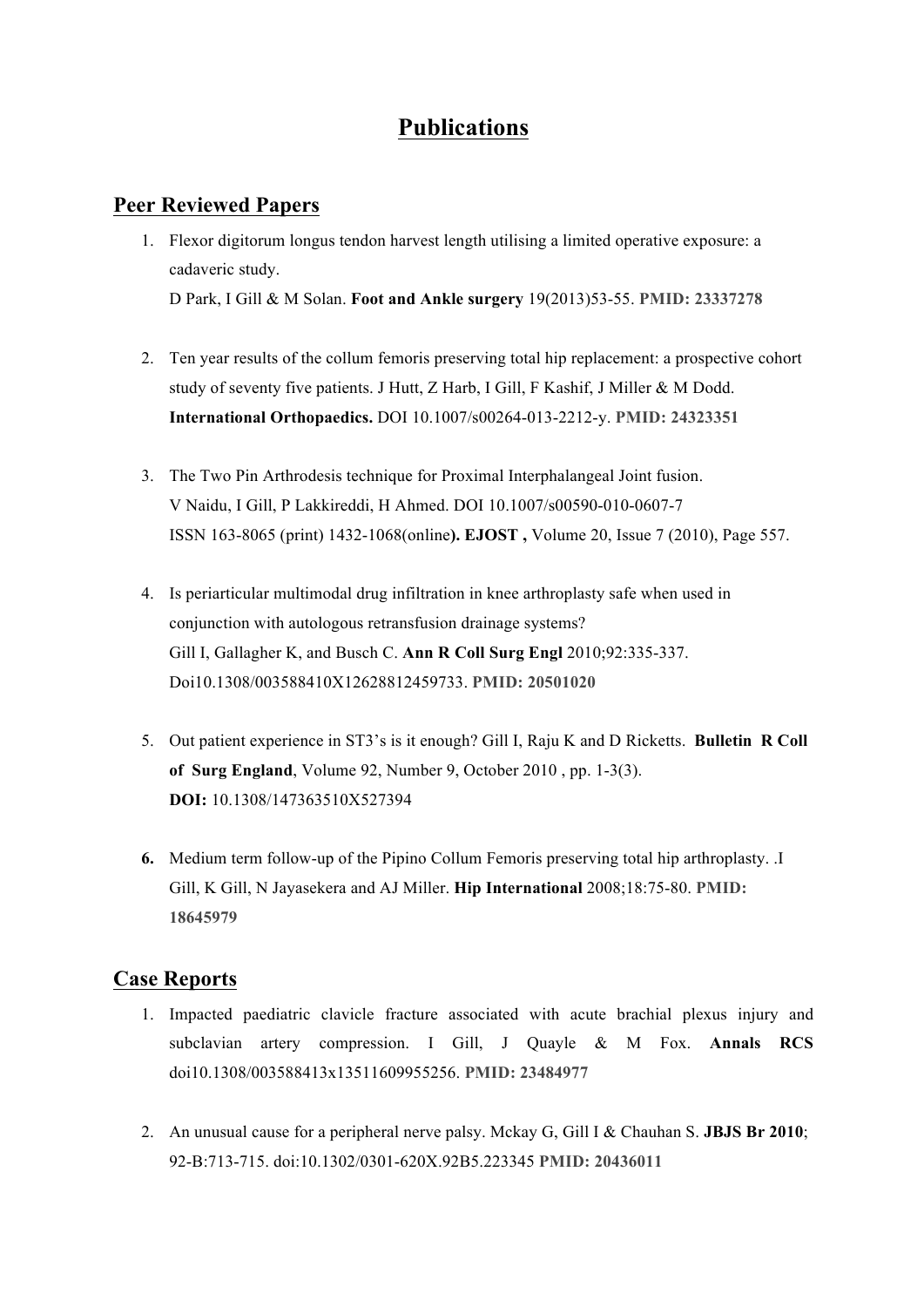3. A rare case of progressive and late onset posterior interosseous nerve palsy following distal biceps tendon repair. I Gill, SJ Pearce, A Iossifidis. *Injury Extra* 2006 Vol. 6 pgs. 244- 246 http://dx.doi.org/10.1016/j.injury.2005.12.021

#### **Letters**

- 1. Comments on, Inaccuracy in hospital surgical coding by Khwaja et al. I Gill & D Ricketts. **Ann R Coll Surg Engl** (Suppl) 2009; 91: 142–144.
- 2. Regarding Coding: an audit of its accuracy and its implications K Raju, I Gill & D Ricketts **Ann R Coll Surg Engl** (Supp)Feb 2009; 91:70-71,DOI:10.1308/147363509X403294.
- 3. Hip disarticulation –the evolution of surgical technique. I Gill, D Ward. **Injury** 2004 Vol.35 pgs.299-308 Correspondence Injury 2005 Vol. 36(11) pgs1383-1384.
- 4. Regarding Clinical governance of independent sector treatment centres. K Raju, I Gill & D, Ricketts. http:/www.jbjs.org.uk/cgi/eletters/91-B/2/141
- 5. Comments on Humeral Nailing Revisited by Rommens et al.I Gill, R Siddiqui & D Ricketts. Injury 41 (2010), p. 17 http://dx.doi.org/10.1016/j.injury.2009.02.024
- 6. Imageless navigation for insertion of the acetabular component in total hip arthroplasty .P Hamilton, I Gill, Q Bismal. e-letter http:/www.jbjs.org.uk/cgi/eletters March 2006.

#### **Abstracts**

- 1. Early Experience With A Minimally Invasive Modified Chevron & Akin Osteotomy For Correction Of Hallux Valgus. Redfern, D. Gill, I., Harris, M. **JBJS [Br]** 2011;93-B; SUPP IV pg 482
- 2. Tip apex distance, are we good enough in a busy district hospital? I Gill, R Uppalapati, P Lakkiredi & N Ramnarain. **JBJS [Br]** 2010 vol. 92-B no. SUPP II 298
- 3. A prospective randomised trial to compare efficacy of demineralized bone matrix and autograft in lumbar spinal fusion. P Lakkireddi, I Gill, J Chan, M Kotrba, T Newman-Saunders, G Marsh. **JBJS [Br]** 2008;9-B; SUPP III pg 526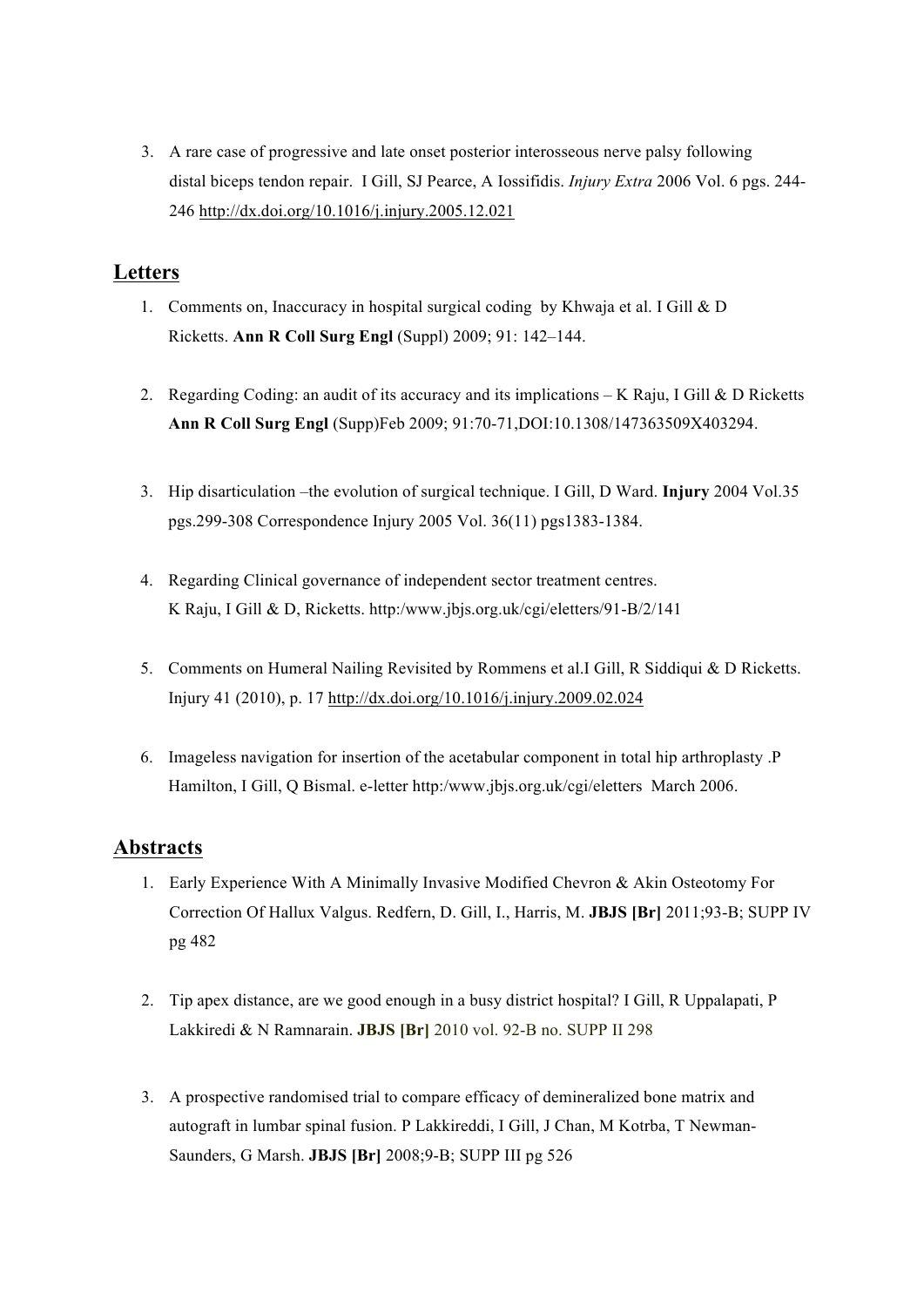- 4. Three year results of a new dynamic stabilisation system (wallis ligament) in degenerative lumbar spine disease. P Lakkireddi, I Gill, J Chan, R Trehan M Kotrba, G Marsh. **JBJS [Br]** 2008;9-B; SUPP III pg 528
- 5. Wild Wide Web: Internet in obtaining information on lumbar spine degenerative disease and its influence on decision making. P Lakkireddi, I Gill, H Panjugala, R Townsley, G Marsh. **JBJS [Br]** 2008;9-B; SUPP III pg 527
- 6. Arthroscopic rotator cuff repair; medium term results. A Iossifidis,Z Shah & I Gill,. **JBJS [Br]** vol 91-b 2009 SUPP II pg 123.
- 7. Medium term follow-up of the pipino collum femoris preserving total hip arthroplasty. I Gill, K Gill, N Jayasekera and AJ Miller. **Hip International** 2006 Vol.16 (2) pg.135. & proceedings.jbjs.org.uk/cgi/content/abstract/90-B/SUPP\_II/384
- 8. Day Case Shoulder Surgery is it Safe and Well Tolerated ? I Gill, P lakkireddi, A Iossifidis, G Menon. The Journal Of One Day Surgery vol 17 Supple pg 7.
- 9. Long term follow-up comparison of new jersey LCS meniscal-bearing and rotatingplatform total knee replacement. I Gill, P D Hamilton, S J Pearce, G Marsh. **JBJS [Br]** 2008 90-B: SUPP II pg 320.

#### **Presentations**

#### **International**

- 1. The economic outcomes of crythotherapy on isolated acute ankle fracture's. I Gill , M Greenfield, J Quayle & A Wee. Podium presentation **AOFAS** 2012 Sept Tasmania.
- 2. Tip apex distance, are we good enough in a busy district hospital? I Gill, R Uppalapati, P Lakkiredi & N Ramnarain. Podium presentation **EFORT** 2008 May, Nice, France.
- 3. Arthroscopic rotator cuff repair; medium term results. I Gill, Z Shah, A Iossifidis Podium Presentation **EFORT** 2007 May Florence, Italy
- 4. Medium term follow-up of the pipino collum femoris preserving total hip arthroplasty. I Gill, K Gill, N Jayasekera and AJ Miller. Podium Presentation **European Hip Society** June 2006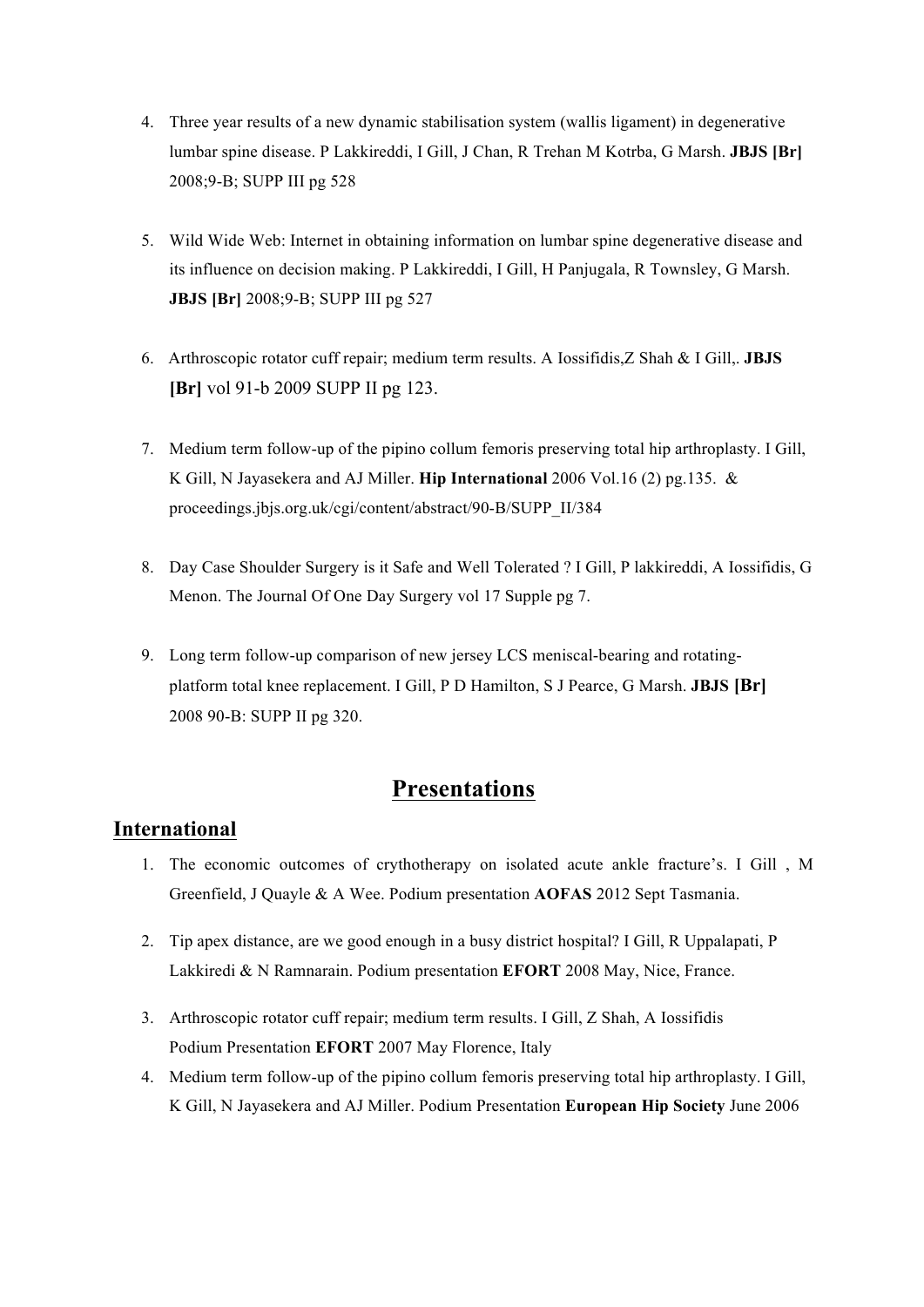#### **National**

- 1. Early Experience With A Minimally Invasive Modified Chevron & Akin Osteotomy For Correction Of Hallux Valgus. Redfern, D. Gill, I., Harris, M. Royal Sussex County Hospital Presented at **BOFAS** 2009.
- 2. A Prospective Randomised Trial to Compare Efficacy of Demineralized Bone Matrix and Autograft in Lumbar Spinal Fusion. P Lakkireddi, I Gill, J Chan, M Kotrba, T Newman-Saunders, G Marsh. Podium Presentation **British Association of Spinal Surgeons** Meeting February 2007
- 3. Arthroscopic Rotator Cuff Repair; Medium Term Results. I Gill, A Iossifidis. Podium Presentation **British Elbow and Shoulder Society** meeting 2007
- 4. Long Term Follow-Up Comparison of New Jersey LCS Meniscal-Bearing and Rotating-Platform Total Knee Replacement. I R Gill, P D Hamilton, S J Pearce, G Marsh. Podium Presentation **British Association of Surgeons of the Knee** March 2006
- 5. The Wallis Ligament Mayday Experience. I R Gill, G Marsh. Podium Presentation at Croydon Spinal Symposium 2005
- 6. Wild Wide Web: Internet in Obtaining Information on Lumbar Spine Degenerative Disease and Its Influence on Decision Making. P Lakkireddi, I Gill, H Panjugala, R Townsley, G Marsh. Presented at **British Association of Spinal Surgeons** February 2007
- 7. Day Case Shoulder Surgery is it Safe and Well Tolerated ? I Gill, P lakkireddi, A Iossifidis, G Menon. Presented by 2<sup>nd</sup> Author at British Association of Day Surgery June 2006

#### **Regional**

- 1. Metatarsal Parallelism in Subtle Lisfranc's injuries. A new radiographic observation to aid diagnosis. I Gill, R Shafafy, D Park, N Gougoulis & P Halliwell. Podium Presentation **Sam Simmonds** 2012.
- 2. Two Pin Technique for Proximal Interphalangeal Joint Fusion of Lesser Toes. P lakkireddi, I Gill, V Naidu. Podium Presentation **Raine Prize** Meeting December 2007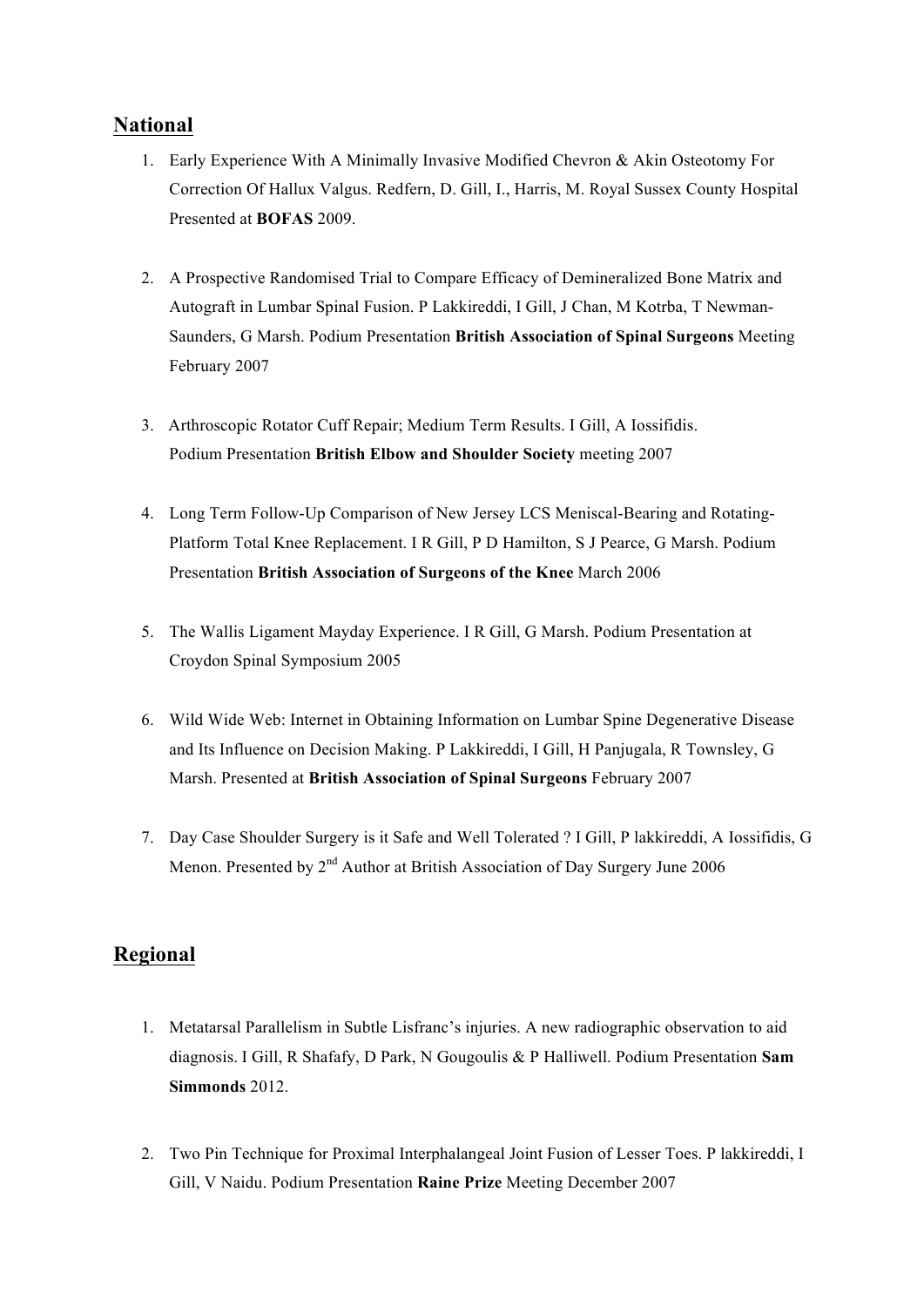- 3. A Prospective Randomised Trial to Compare Efficacy of Demineralised Bone Matrix and Autograft in Lumbar Spinal Fusion. P Lakkireddi, I Gill, J Chan, M Kotrba, T Newman-Saunders, G Marsh. Podium Presentation **Sam Simmonds** Meeting May 2007
- 4. Wild Wide Web: Internet in Obtaining Information on Lumbar Spine Degenerative Disease and Its Influence on Decision Making.P Lakkireddi, I Gill, H Panjugala, R Townsley, G Marsh. Podium Presentation SE Thames Circuit Meeting May 2007
- 5. Arthroscopic Rotator Cuff Repair; Medium Term Results. I Gill, A Iossifidis. Podium Presentation SE Thames Circuit Meeting May 2007
- 6. Medium Term Results of a Neck Preserving Total Hip Arthroplasty System. I Gill, K Gill, N Jayasekera, AJ Miller. Podium Presentation at SWT Sam Simmonds Meeting May 2006.
- 7. Hip Disarticulation the Technique and Indications. I Gill Clinical Presentation Orthopaedic Department Kingston Hospital, Surrey 2004

#### **Poster Presentations**

- 1. The economic outcomes of crythotherapy on isolated acute ankle fracture's. I Gill, M Greenfield, J Quayle & A Wee. **BOFAS 2012 November**.
- 2. The collum femoris preserving total hip replacement.Medium term results. J Hutt, M Dodd, I Gill, Z Harb F Kashif, J Miller & G Howell. **BHS** 2012.
- 3. The Management of unstable ankle fractures. M Greenfield, I Gill & A Wee. Foundation Year 2 Regional Audit Competition Nov 2012
- 4. Should hip fractures be fast tracked to theatres. L Baker, I Gill & A Fish. Foundation Year 2 Regional Audit Competition Nov 2012.
- 5. A Prospective Randomised Trial To Compare The Efficacy Of Demineralized Bone Matrix (Accell Connexus®) And Autograft In Lumbar Spinal Fusion P Lakkireddi, I Gill, J Chan, G Marsh, T Newman-saunders, M Kotrba Nice **EFORT** 2008.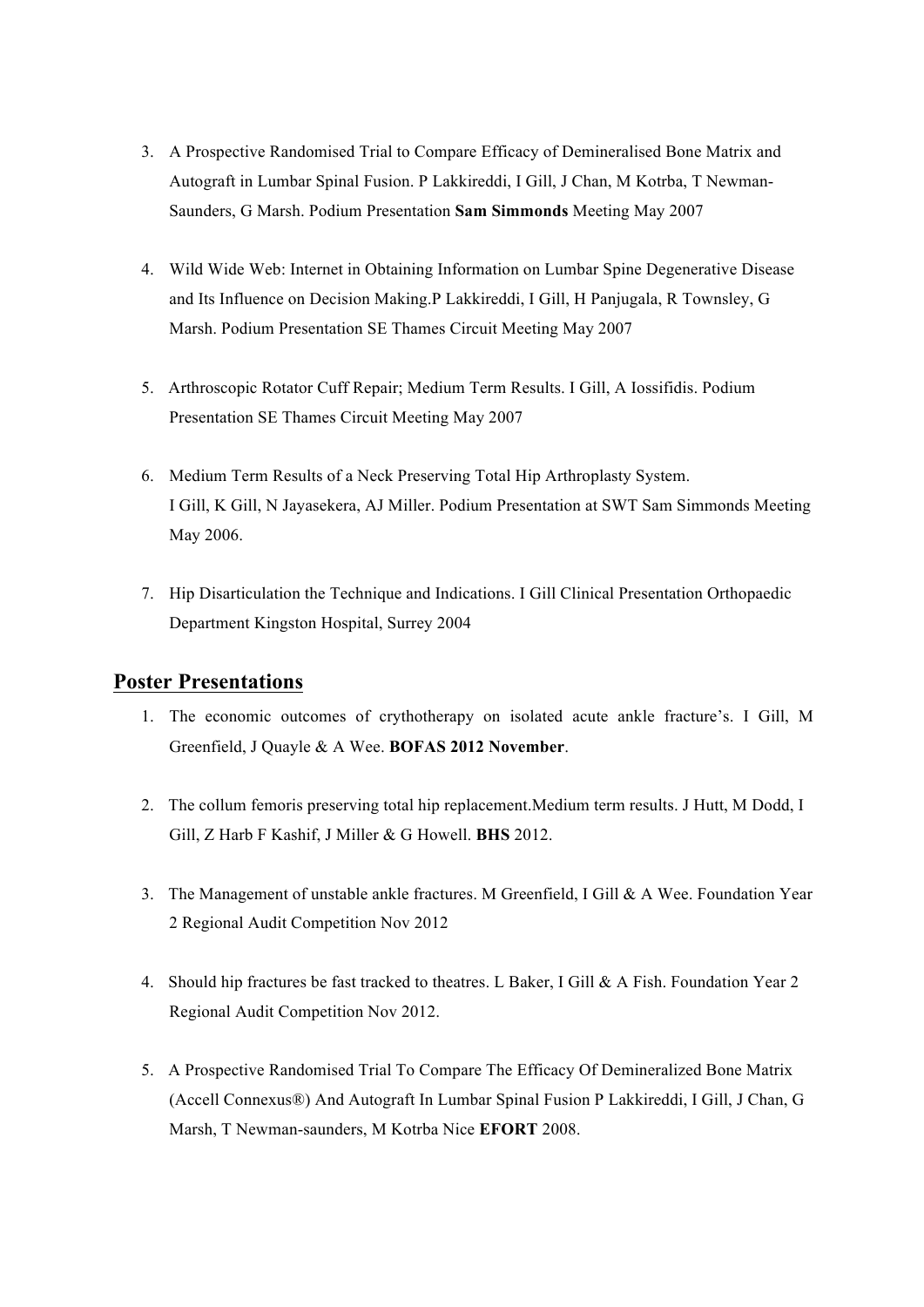- 6. Day Case Shoulder Surgery is it Safe and Well Tolerated? I Gill, P lakkireddi, A Iossifidis, G Menon. British Elbow and Shoulder Surgery Meeting June 2007 & **EFORT** 2008.
- 7. A Prospective Randomized Controlled Trial on the use of the Wallis Interspinous Implant in patients undergoing lumbar decompression. P Lakkireddi, I Gill, J Chan, G Marsh, M Kotrba Nice **EFORT** 2008.
- 8. Accuracy of Magnetic Resonance Arthrography When Compared to Arthroscopic Findings in Shoulder Instability. A Iossifidis, T Newman Sanders, Z Shah, I Gill, S Joshy. **EFORT** May 2007 Florence, Italy.
- 9. The Validation of a New Questionnaire for Assessment of Shoulder Surgery. A Iossifidis, I Gill, Z Shah. **EFORT** May 2007 Florence, Italy.
- 10. Medium Term Follow-Up of The Pipino Collum Femoris Preserving Total Hip Arthroplasty.I Gill, K Gill, N Jayasekera, AJ Miller. British Orthopaedic Research Society & Bone Research Society June 2006.
- 11. Arthroscopic Rotator Cuff Repair; Medium Term Results. I Gill, A Iossifidis, Z Shah. Presented at 20<sup>th</sup> Congress of the European Society for Surgery of the Shoulder and the Elbow September 2006
- 12. Functional Outcome Following Bone Preserving Primary Hip Arthroplasty. I Gill, K Gill, N Jayasekera, AJ Miller. Royal Society of Medicine Orthopaedic Summer Meeting May 2006
- 13. The Behaviour of Extracapsular Fractures a Comparative Study. Umarji S, Gill I, Bannister G, Laneskar B, Prothero D. Poster Presentation EFORT 2004
- 14. Which Is Superior Meniscal or Rotating Bearing Knee Replacements? A Long Term Followup Comparison. I Gill, P D Hamilton, S J Pearce, G Marsh Mayday University Hospital Research Day June 2006
- 15. Alternatives to Hip Resurfacing in Young Patients.Gill I, Gill K, Jayasekera N and Miller A J. Department of Trauma and Orthopaedic Surgery. Mayday University Hospital Research Day June 2006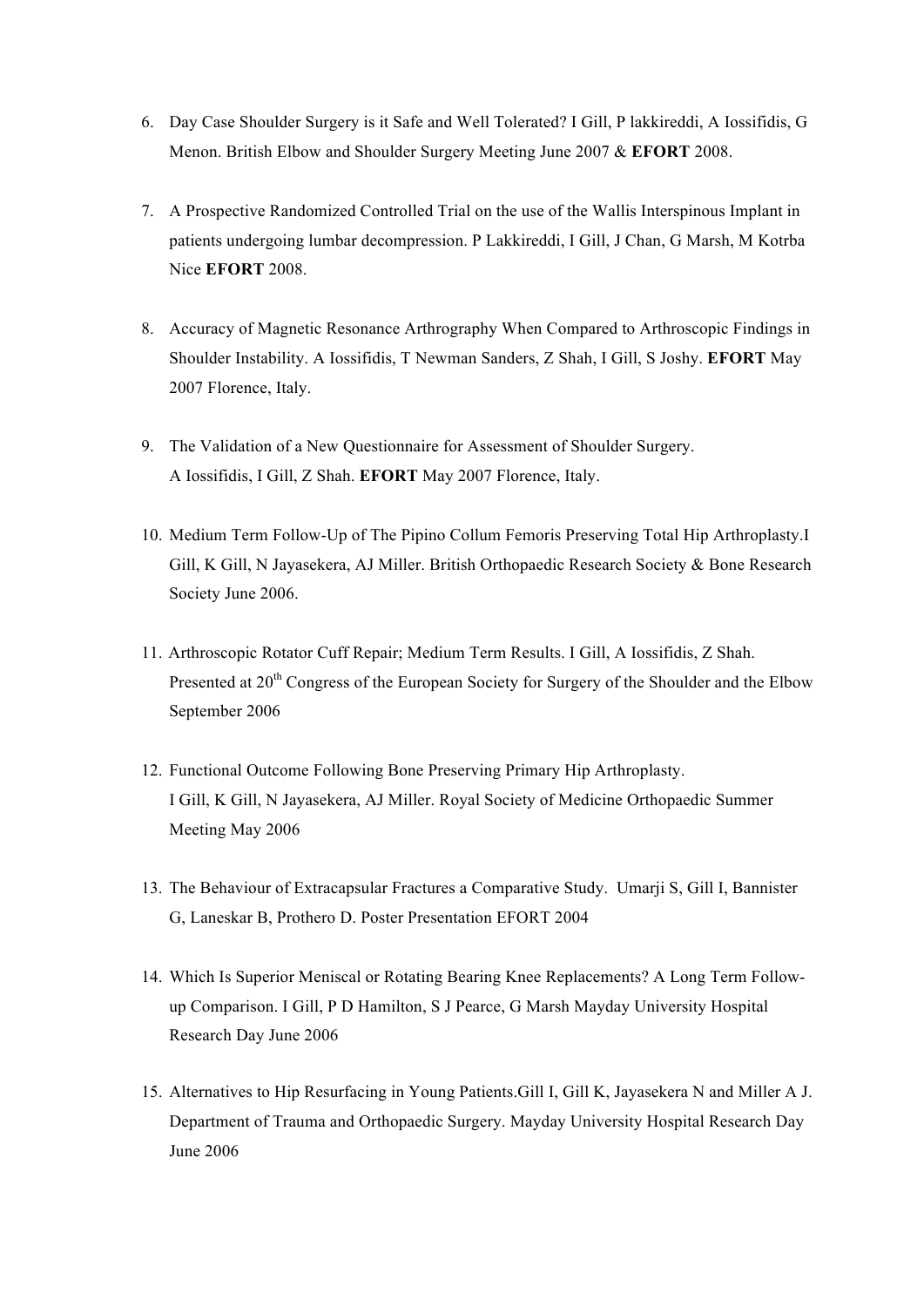16. Arthroscopic Rotator Cuff Repair; Medium Term Results. I Gill, A Iossifidis. Department of Trauma and Orthopaedic Surgery. Mayday University Hospital Research Day 2006

#### **Societies**

AO member BOFAS The Royal College of Surgeons of England – Member The Medical Defence Union British Orthopaedic Association

## **Meetings Attended**

| <b>BOFAS</b> meeting Brighton                              | <b>Nov</b> | 2014            |
|------------------------------------------------------------|------------|-----------------|
| <b>EFAS</b> meeting Barcelona                              | Oct        | 2014            |
| <b>BOFAS</b> meeting Belfast                               | <b>Nov</b> | 2013            |
| <b>Australian F&amp;A society meeting, Tasmania</b>        | Sept       | 2012            |
| <b>BOFAS</b> meeting Windsor                               | <b>Nov</b> | 2009 & 2011     |
| <b>AO Advances Course Leeds</b>                            | June       | 2009            |
| <b>AO: Principles of Operative Fracture Treatment June</b> |            | 2004            |
| South East Coast Trauma Meeting                            | Oct        | 2011            |
| <b>BOA Congress Liverpool</b>                              | September  | 2008            |
| <b>BOA</b> Instructional Course, Birmingham                | January    | 2007            |
| <b>EFORT Congress, Nice, &amp; Florence, Italy.</b>        | May        | 2007 & 2008     |
| <b>BESS</b> , Telford                                      | June       | 2007            |
| <b>BASS</b> , Yorkshire                                    | February   | 2007            |
| European Hip Society Meeting, Antayla, Turkey              | June       | 2006            |
| R&D Meeting Mayday University Hospital                     | June       | 2006            |
| RSM Orthopaedic Summer Meeting, Hastings                   | May        | 2006            |
| <b>BASK</b> Meeting, Reading, Berkshire                    | March      | 2006            |
| Sam Simmonds                                               | May        | $2006 - 2012$   |
| Rayne Prize                                                | Dec        | $2006 - 2012$   |
| <b>Fred Heatley</b>                                        | Jan        | 2007, 09 & 2010 |